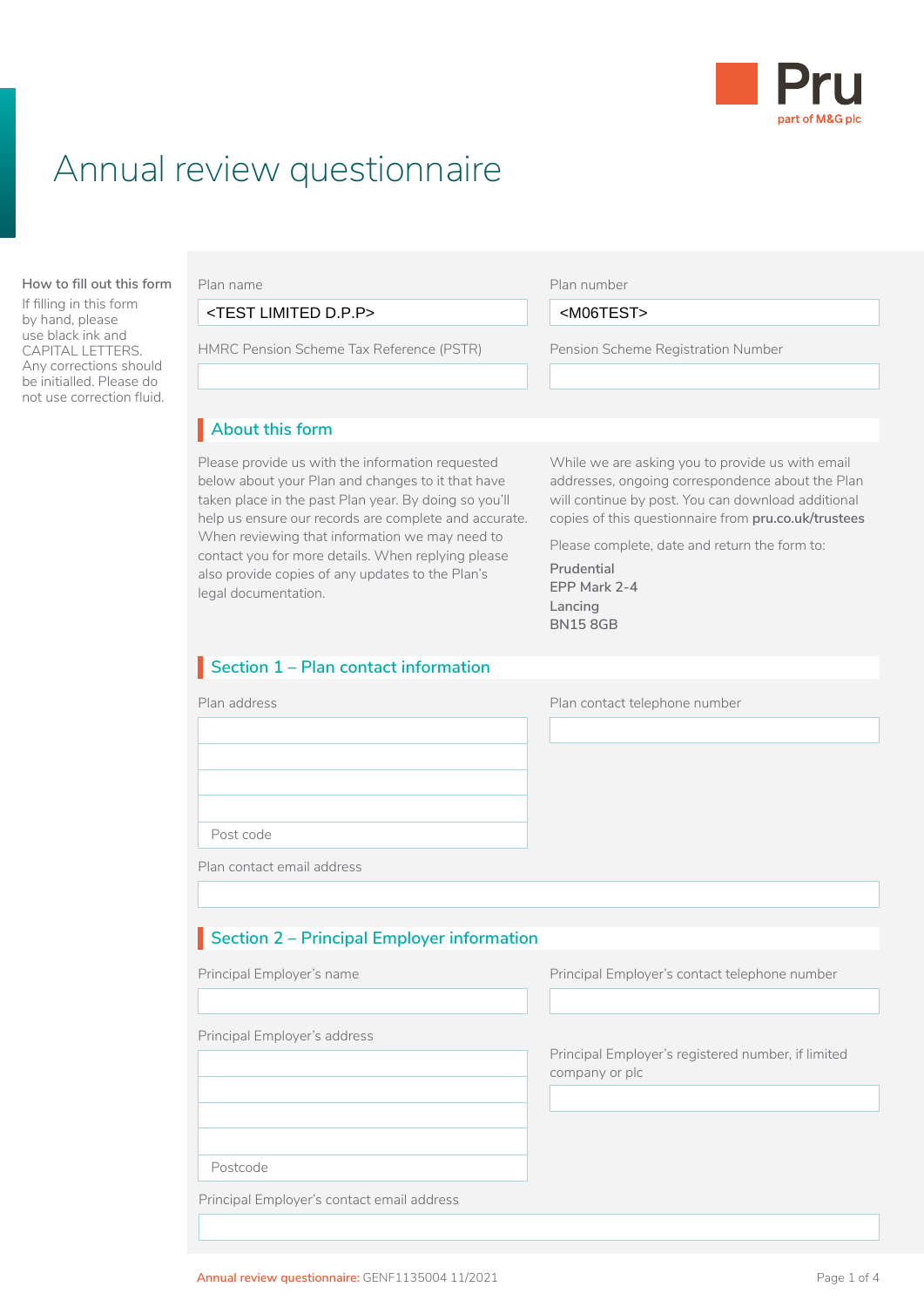## **Section 2 – Principal Employer information – continued** I

Change of Principal Employer.

If this has taken place in the past Plan year, provide effective date and updated details.

Change of trading status (eg ceasing to trade, in receivership, in liquidation, etc). If this has taken place in the past Plan year, provide effective date and updated details.

Change of employer status (eg sole trader to partnership, or limited company to plc). If this has taken place in the past Plan year, provide effective date and updated details.

If the employer is a partnership, have any of the partners changed? If this has taken place in the past Plan year, provide effective date and updated details, include their names and addresses.

## **Section 3 – Trustee information**

**If the Principal Employer is the sole Plan Trustee, tick this box and move onto Section 4 where only one set of signatures is needed.**

**Complete this section if there are Plan Trustees other than the Principal Employer.**

| Trustee's full name             | Trustee's contact telephone number                     |
|---------------------------------|--------------------------------------------------------|
| Trustee's full address          | Trustee's registered number, if limited company or plc |
|                                 |                                                        |
| Postcode                        |                                                        |
| Trustee's contact email address |                                                        |
| Trustee's full name             | Trustee's contact telephone number                     |
| Trustee's full address          | Trustee's registered number, if limited company or plc |
|                                 |                                                        |
| Postcode                        |                                                        |
| Trustee's contact email address |                                                        |
|                                 |                                                        |

 $\Box$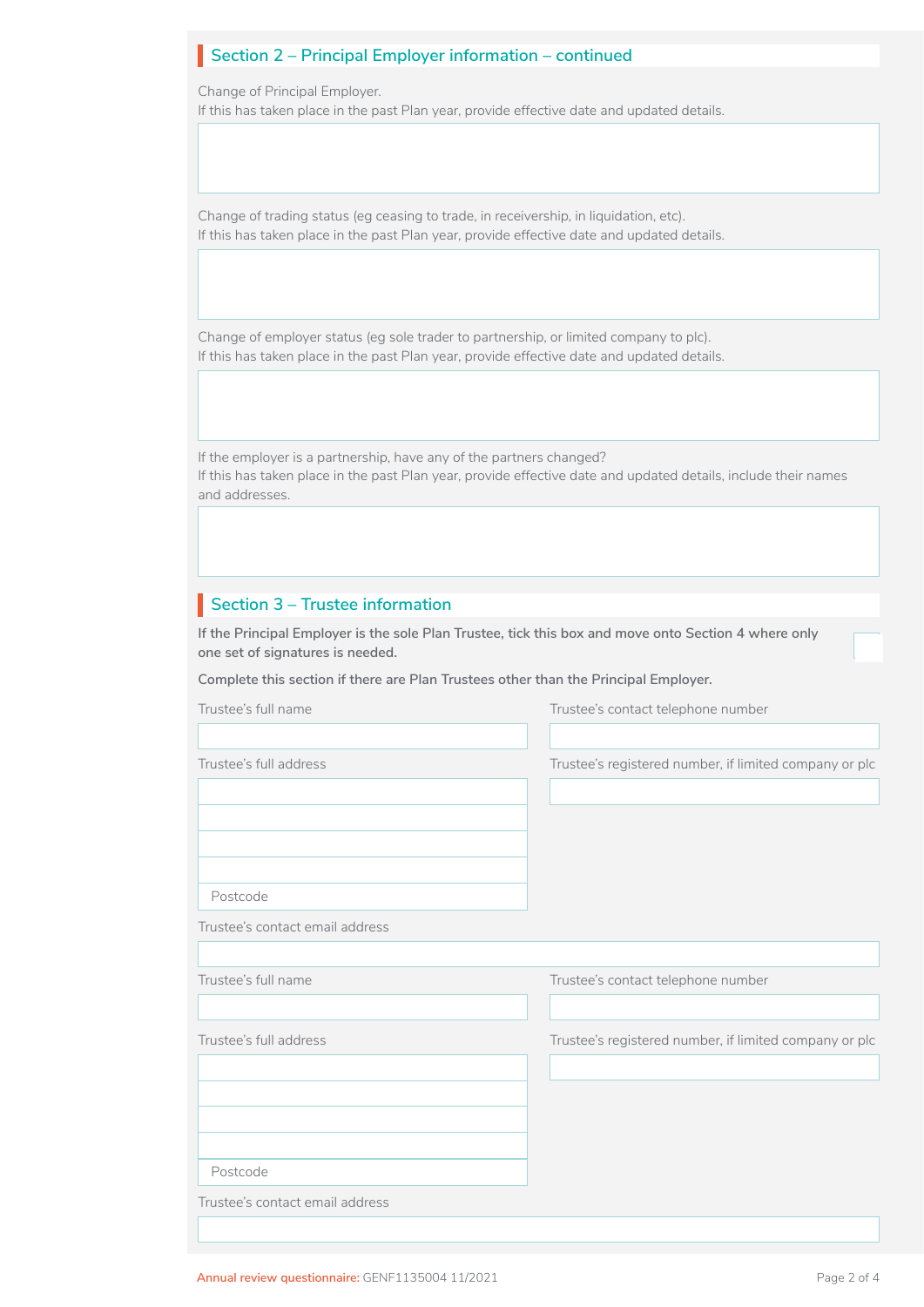#### **Section 3 – Trustee information – continued**

| Trustee's full name                                                                                           | Trustee's contact telephone number                                                                                                             |
|---------------------------------------------------------------------------------------------------------------|------------------------------------------------------------------------------------------------------------------------------------------------|
|                                                                                                               |                                                                                                                                                |
| Trustee's full address                                                                                        | Trustee's registered number, if limited company or plc                                                                                         |
|                                                                                                               |                                                                                                                                                |
| Postcode                                                                                                      |                                                                                                                                                |
| Trustee's contact email address                                                                               |                                                                                                                                                |
| Trustee's full name                                                                                           | Trustee's contact telephone number                                                                                                             |
| Trustee's full address                                                                                        | Trustee's registered number, if limited company or plc                                                                                         |
|                                                                                                               |                                                                                                                                                |
| Postcode                                                                                                      |                                                                                                                                                |
|                                                                                                               |                                                                                                                                                |
| Trustee's contact email address                                                                               |                                                                                                                                                |
|                                                                                                               |                                                                                                                                                |
| Please continue on a separate sheet of paper, if necessary.                                                   |                                                                                                                                                |
| Section $4 -$ Declaration                                                                                     |                                                                                                                                                |
| Once this document has been fully completed, the<br>following declaration must be signed by:                  | We undertake to inform Prudential immediately:                                                                                                 |
| Two representatives of the Principal Employer and,<br>if the Principal Employer is not the sole Plan Trustee, | of any change of name and/or address of any<br>(i)<br>participating employer or Trustee;<br>(ii) the proposed inclusion of any new employer in |
| also by all the other Trustees of the Plan (or an<br>authorised representative), in the space provided.       | the Plan;                                                                                                                                      |
| Please remember to date the form.                                                                             | the Plan:                                                                                                                                      |
| We the undersigned confirm the information provided                                                           | (iv) the removal or resignation of any existing<br>Trustee; and                                                                                |
| in this questionnaire is true and correct.                                                                    | (iii) the proposed appointment of any new Trustee to<br>(v) any other material Plan change eg change of<br>Plan name                           |
| Full name                                                                                                     | Full name                                                                                                                                      |
|                                                                                                               |                                                                                                                                                |
| Position                                                                                                      | Position                                                                                                                                       |
|                                                                                                               |                                                                                                                                                |
| Signature                                                                                                     | Signature                                                                                                                                      |